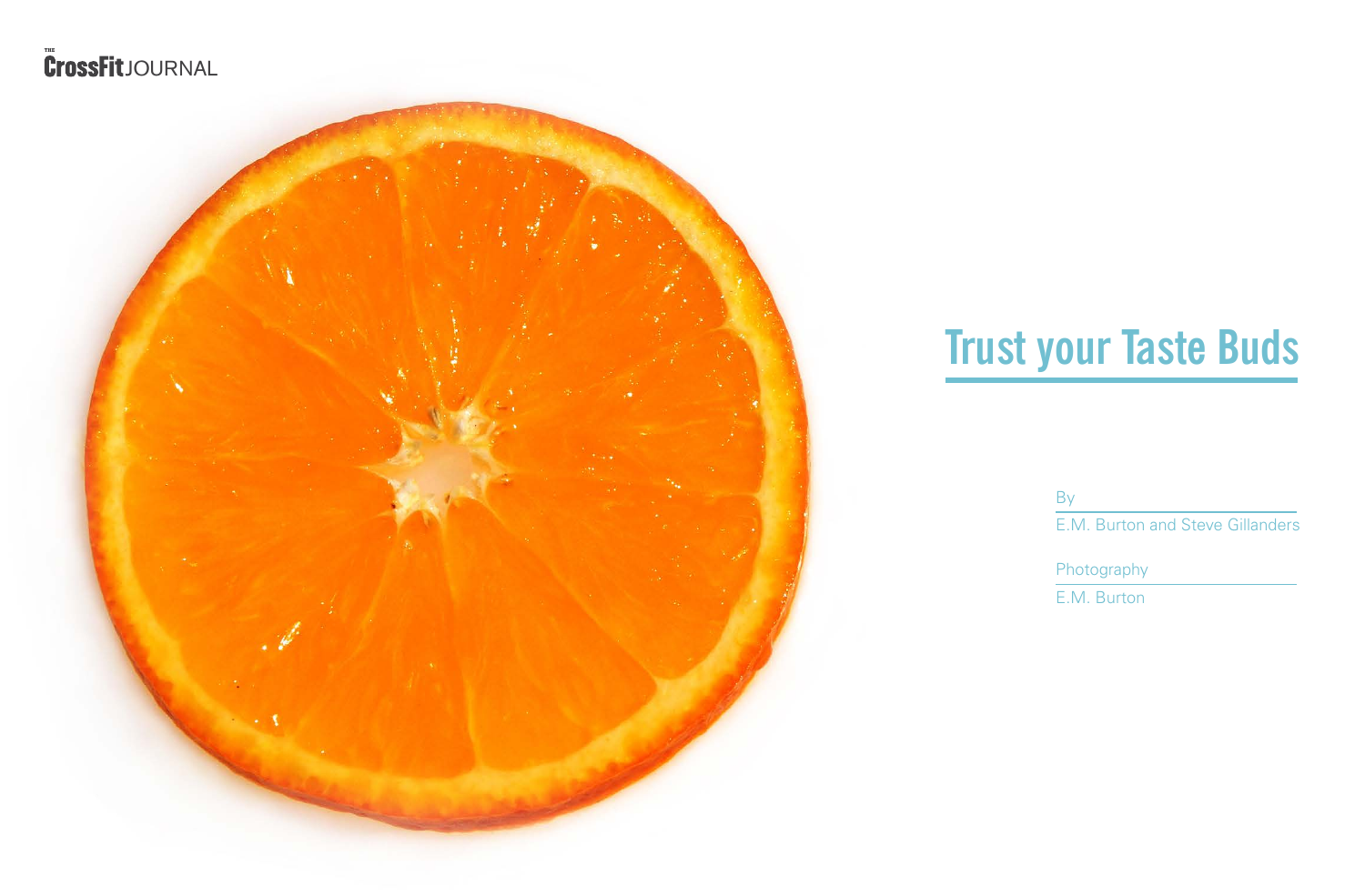You already have a way to tell: your palate.

When beginning to tweak their diet for performance, many athletes focus on the macronutrients: protein, carbohydrate and fat. Rotate the sources of these macronutrients, and you get more micronutrients: vitamins, minerals, enzymes, antioxidants, and trace minerals essential for optimal health and proper functioning of all the body's systems.

Eat from a wider variety of foods and you can consume substantial amounts of micronutrients. But consume "superfoods" rich in micronutrients—such as kale, watercress, blueberries and strawberries and you're doing even better.

There are many [nutrition rating systems](http://ajcn.nutrition.org/content/82/4/721.long#aff-1) that attempt to help the consumer make informed choices about whole foods by

To steer their customers toward nutrient- Likewise, the majority of nuts, seeds, fish dense choices, Whole Foods Market Inc. and meats are well below an ANDI score adopted the [Aggregate Nutrient Density](http://www.drfuhrman.com/library/andi-food-scores.aspx) [Index \(ANDI\).](http://www.drfuhrman.com/library/andi-food-scores.aspx) The ANDI system ranks calorie content. Rating systems are helpful whole foods based on the quantity of 23 micronutrients per calorie and assigns the value but tend to exclude certain variables food a number on a scale of one to 1,000. According to the system's internal metrics, a good start, don't account for variability the higher the ANDI score, the more nutrient among crops and produce. dense the food.

A low ANDI score may be somewhat quality of whole foods, and this value is in misleading, however, as it focuses on the [decline](http://www.nbcnews.com/id/37396355/ns/health-diet_and_nutrition/t/nutritional-value-fruits-veggies-dwindling) in many commercially available fruits

ranking fruits and vegetables according number of micronutrients per calorie of to their macronutrient and micronutrient food energy: a very low-calorie food such content. Some retailers have adopted food-ranking systems such as [NuVAL](http://www.nuval.com/), which terms of nutrients per calorie. Kale, mustard assesses "30-plus nutrients and nutrition factors" and assigns a product a score an ANDI score of 1,000, while a cucumber between one and 100.

as bean sprouts will score relatively high in greens, collard greens and watercress share rates only 87.

of 100 due to their relatively high fat and in identifying foods of higher nutritional in favor of others. Rating systems, while

Numerous other factors affect the nutritional



**Want to know if your favorite fruits and veggies are packing more nutritional bang for your buck?**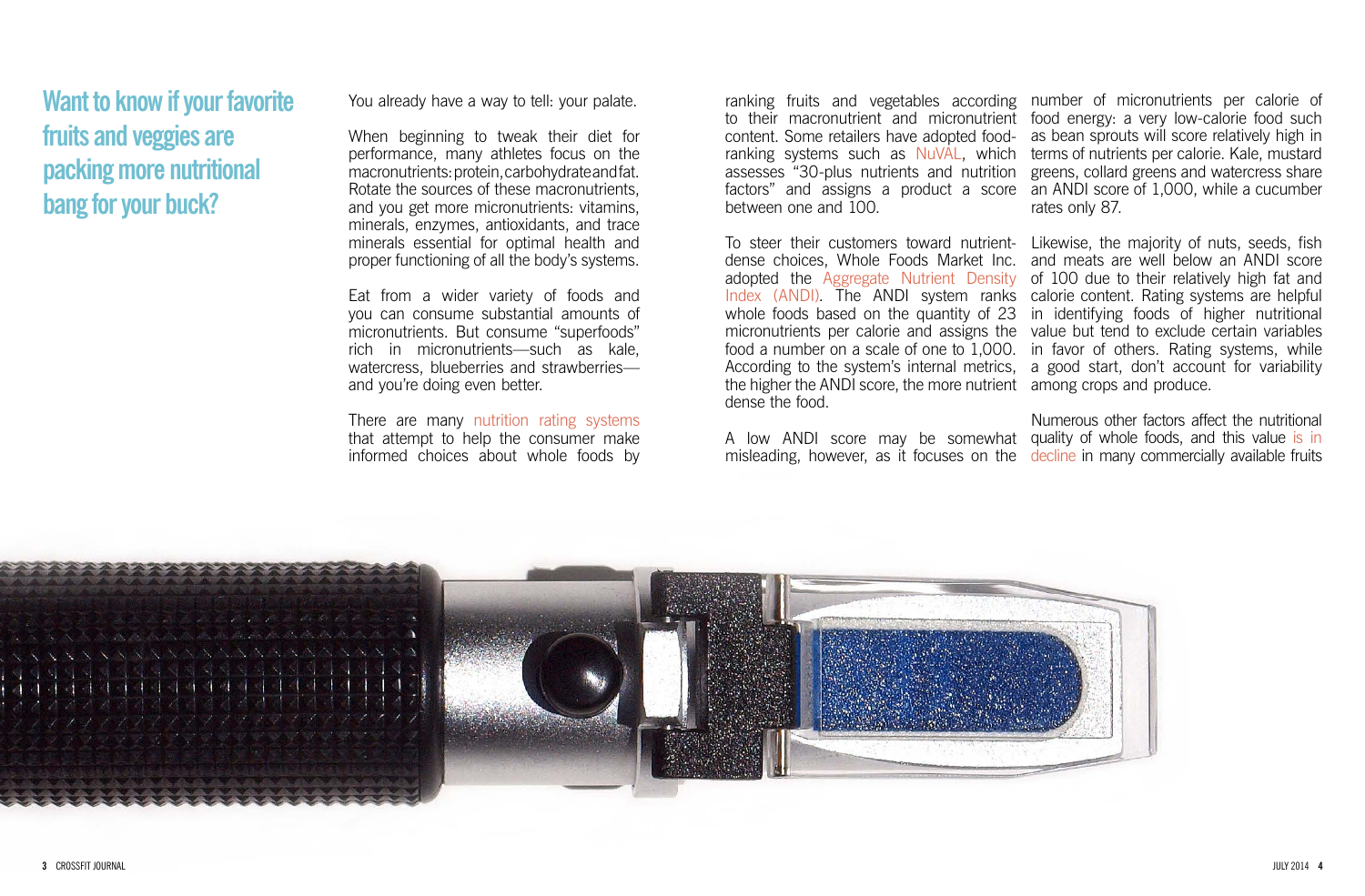and vegetables, whether through breeding, soil degradation or intensive farming practices. Transportation and storage can also result in during the journey from farm to table.

Vegetables or fruits of the same variety grown rating systems. under different practices and conditions of soil, water content and climate can exhibit a More than 10,000 taste buds in your broad variation in sugar, mineral and protein mouth are each equipped with 100 to content, as well as specific density. As a food's nutrient content varies, so does its nutritional benefit.

Refractometers have long been used by vintners and citrus growers to measure the sugar content of their produce in degrees Brix. Brix values show the total dissolved quantitative reading for nutrient density.

a [30-to-50-percent nutrient loss](http://www.co.fresno.ca.us/uploadedFiles/Departments/Behavioral_Health/MHSA/Health%20Benefits%20of%20Urban%20Agriculture%20(1-8).pdf) in produce A Brix score or value is a single measure of a group of different factors, but it's a means of evaluation that may get lost in a sea of

to support Brix measurement, a great deal of anecdotal evidence exists from over a century of use—enough to strongly suggest a relationship between high Brix values and nutrient density.

Natural sugar molecules are much bigger a bigger contribution to the Brix score. It's assumed, however, that if you've got a lot of got a lot of micronutrients, too.

minerals such as calcium, magnesium, phosphorus, copper and so on.

solids in a fruit or vegetable, providing a Studies on flavor and taste buds tend Despite a lack of hard scientific evidence to avoid substances that harm us. We to focus on the capacity to distinguish between sweet and bitter and our ability consume tiny amounts of things—such as horseradish, for example—that are good for us in small doses but lethal in large ones. The human tendency toward a preference for sweet things has been noticed [before birth.](http://www.todaysdietitian.com/newarchives/092208p54.shtml)

than other dissolved molecules and have But can you tell if a food is more nutrient natural sugars in a fruit or vegetable, you've such as sour milk, but can we distinguish dense by tasting it? We can obviously discern which things are really awful for us, nutrient quality between two things of the same type?

150 taste cells that send messages to your brain about the chemicals in food as they dissolve in your saliva. The relative density of taste buds diminishes with age, but they are powerful things. Taste buds have the capacity of bring to mind longforgotten memories.

The score is never just sugar alone; it will contain a corresponding amount of other nutrients. That's what the growers who use this tool count on. The second-greatest not all oranges come from the same grove. contribution to a Brix value is made by In the absence of a handy ANDI chart or

Oranges, for example, are considered a "superfood" for their nutrient density, but